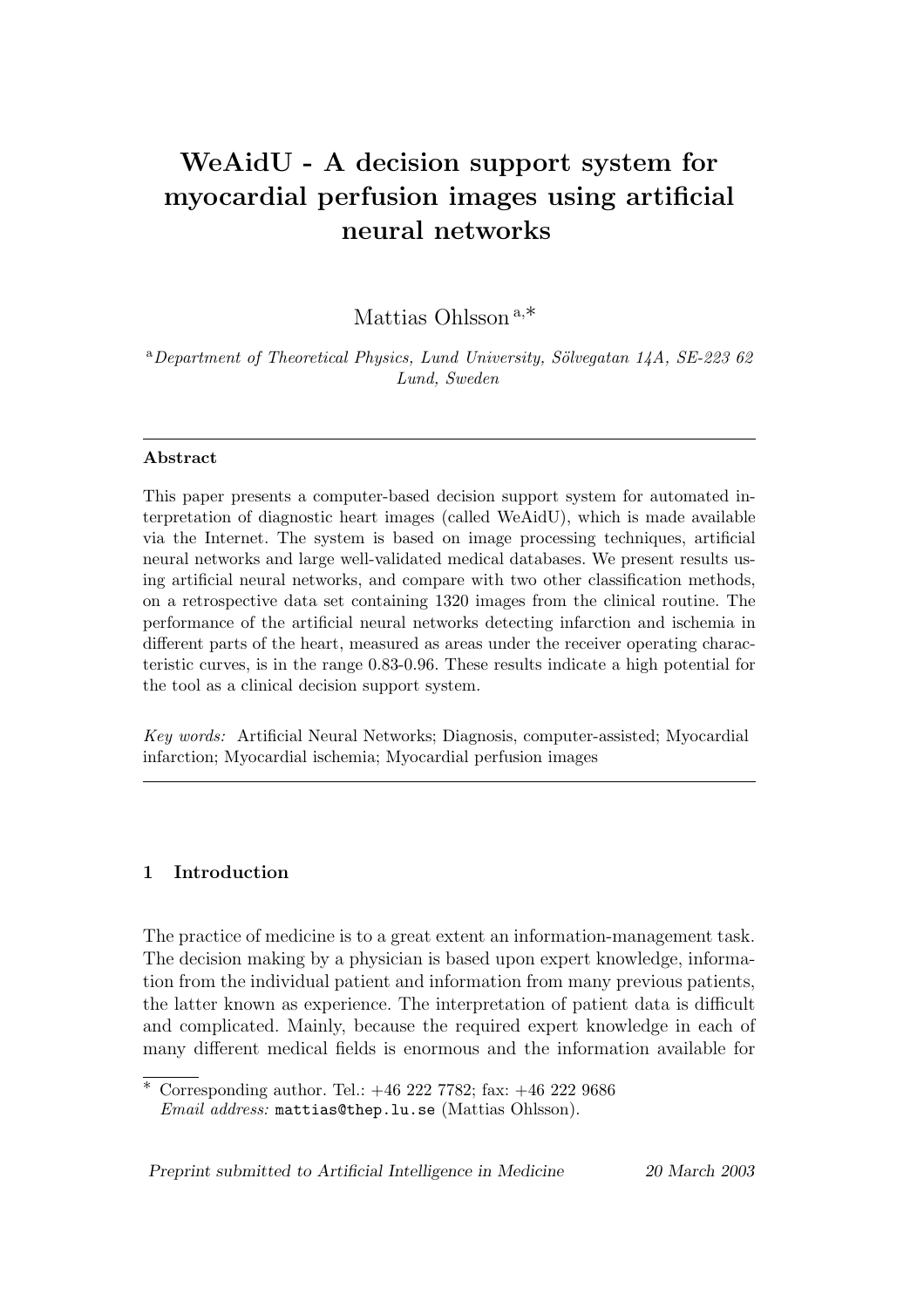the individual patient is multi-disciplinary, imprecise and very often incomplete. The interpretation of the available data from a patient is made by a physician, who may have a limited knowledge, and experience in analysis of only some of the data. In this situation physicians can usually consult a more experienced colleague at the clinic.

With the aid of modern information technology, it is possible for a physician to contact an experienced colleague at another hospital and transfer data to him or her. For example, a physician at a remote hospital can send a diagnostic image to an experienced physician at a university hospital. Thereafter they can discuss the image over the phone. A problem with this technique is that experienced physicians are not always available when the advice is needed. Therefore computer-based decision support systems available via the Internet is an interesting alternative. With this technique decision support is available 24 hours per day, 365 days per year.

WeAidU, the project described in this paper, is a computer-based decisionsupport system for automated interpretation of myocardial perfusion images [21]. Such heart images can be used to diagnose myocardial infarction or ischemia. The system uses artificial neural networks (ANNs) as classification tool.

The use of ANNs to interpret myocardial perfusion images has appeared in several studies [3,4,10,16]. The best of these ANNs has shown to perform as well as or even better than human experts. Despite their high performance, this type of ANNs will not take over the decision-making process from the physician in clinical practice. Rather, the computer can assist the physician by proposing an interpretation of the scintigram. A recent study by Lindahl et al. [11] showed that physicians benefit from the advice of ANNs both in terms of an improved performance and a decreased intra- and inter-observer variability. It has also been shown that this type of ANNs can maintain a high accuracy in a hospital separate from that in which they were developed [12].

The outline of this paper is as follows: The Methods section contains a description of the heart images that the WeAidU system analyzes. These images are preprocessed by a Fourier method as described in section 2.2, followed by a discussion about the gold standard used. A description of the ANN classifiers used in the WeAidU system is found in section 2.5. The performance of the ANN classifiers, and two other classification methods, are presented in section 3 together with a short technical description of the WeAidU system, including some images of the interface. The paper is ended with a discussion.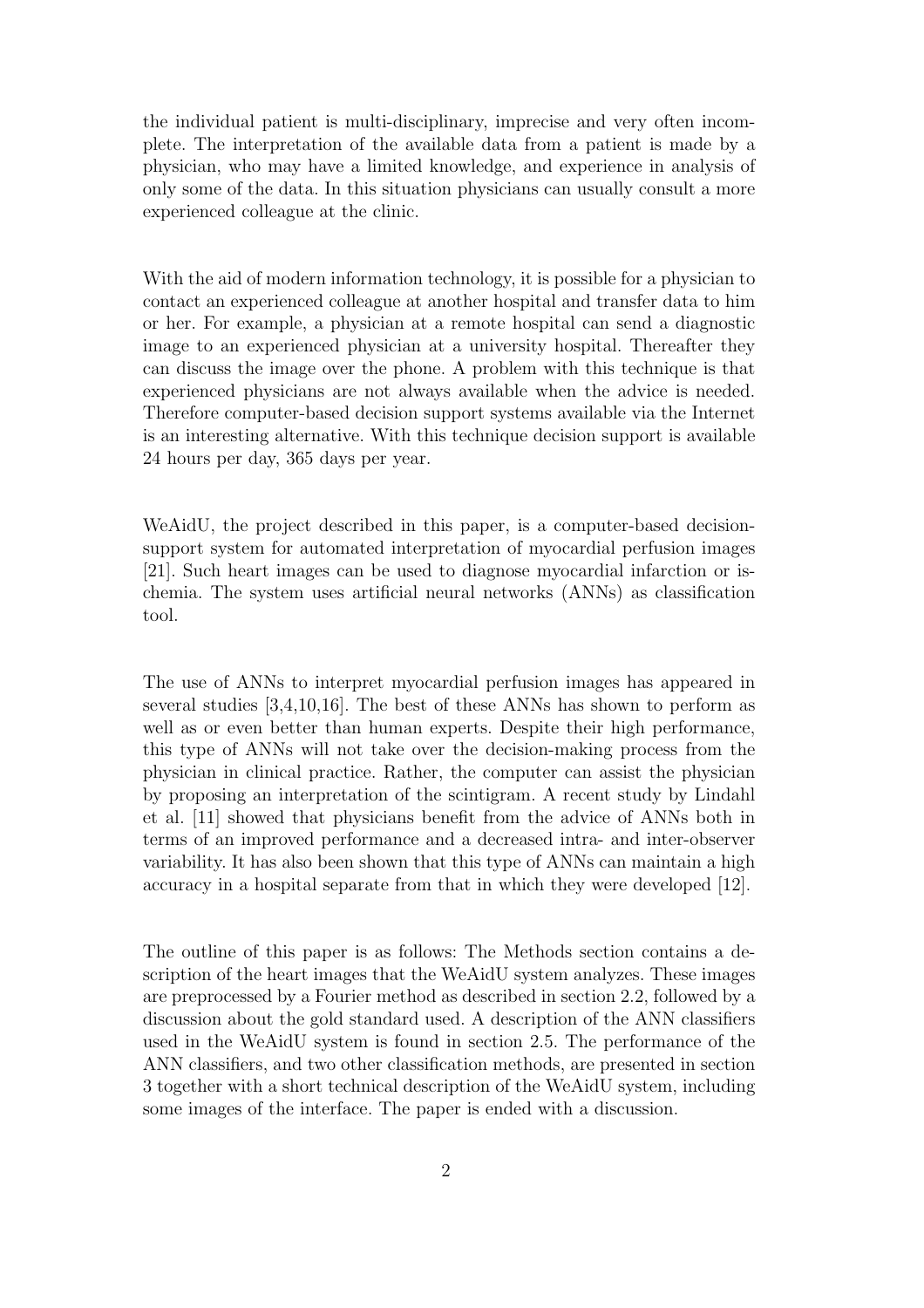# 2 Methods

### 2.1 Myocardial perfusion images

The blood-flow to the heart can be examined by injecting a radioactive tracer (e.g.  $99m$ Tc-sestamibi) and thereafter acquiring scintigraphic images with a gamma camera. The patient is usually examined both at rest and after exercise and the result can be presented as two so called bulls-eye images, see Fig. 1. Different regions in the bulls-eye image corresponds to different regions of the heart, where the upper part, for instance, corresponds to the anterior wall of the heart.



Fig. 1. Heart images in the form of so called bulls-eye images, one obtained at rest (right figure) and the other after exercise (left figure).

Dark areas in these images represent parts of the heart with reduced blood flow, generally caused by coronary artery disease (CAD). Differences between the rest and the stress images may indicate that the patient suffers from ischemia. The interpretation of these images is a pattern recognition task. The physician must rely on his or her experience rather than on simple rules of how to interpret the images. A less experienced physician can benefit from a computer-based decision support system when a more experienced colleague is not present. Also a very experienced physician can use such a system for a second opinion.

# 2.2 Image preprocessing

The size of the bulls-eye images are 17x64 pixels. Image preprocessing is therefore used to decrease the amount of data for each image and to extract relevant features. A Fourier transform technique was used as follows: Each of the two 17x64 images (rest and stress) was expanded by mirroring about row 17, and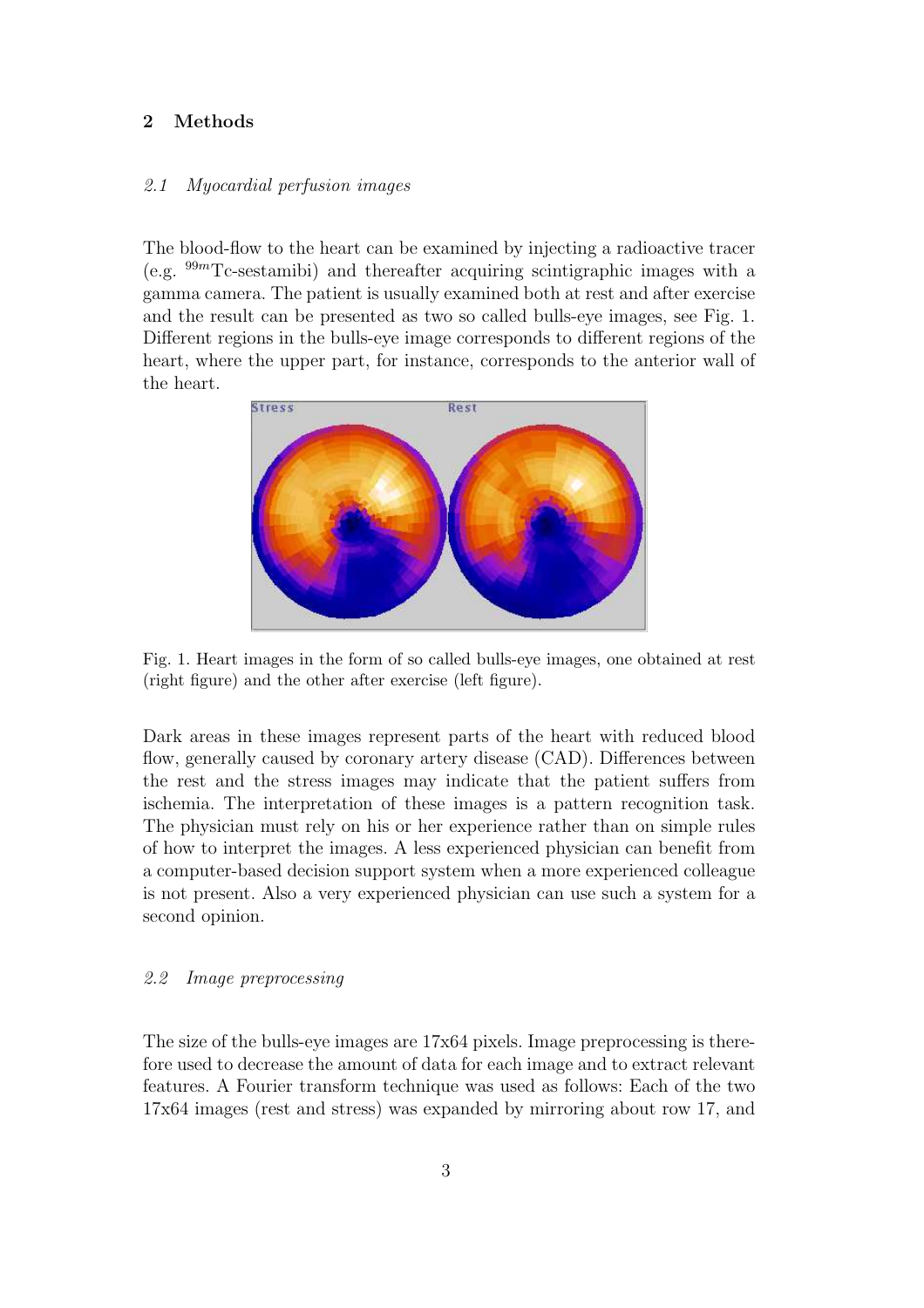then discarding the last row (i.e. the first row of the succeeding Fourier period), to produce 32x64 matrices. The two 32x64 matrices were input as the real and imaginary parts of a complex 32x64 matrix in a fast Fourier transform [17]. The spatial low-frequency components describing the rest and stress images are found near the origin in the spatial frequency plane, as mapped by the transformed complex matrix. Selections of up to 36 complex low frequency components (72 real values) were made for further image analysis. Since the relative importance of axial and radial information is a priori unknown, different sets of components were tried. A selection of 30 values constituting the real and imaginary part of the coefficients for 15 of the lowest frequencies were used as "feature vectors" for each pair of rest and stress images. For more details see [10].

## 2.3 Study population

The first studies by Lindahl et al. [10,11] used a study population of 135 images recorded at Lund University Hospital during the period from November 1992 to October 1994. During the course of development more images have been collected, both from hospitals in Sweden and other European countries. Currently the database consists of about 1500 myocardial perfusion images where many different patient examination modalities are represented, such as different types of radioactive tracers used in the myocardial scintigraphy. Three different tracers are represented in the database, namely,  $99m$ Tc-sestamibi,  $99m$ Tc-tetrofosmin and  $201$ Th. There are many different cameras that can be used when acquiring the scintigraphy data and the database (currently) covers four different such cameras (General Electric, Toshiba, Picker and Siemens). In the *one-day protocol* the rest and stress-examinations are performed on the same day, whereas in the *two-day protocol* they are split into two days. Both protocols are present in the database.

We believe that this database represents a proper selection of the perfusion images found in the daily clinical practice. Thus, a decision support system based on this database can therefore be expected to generalize to multiple clinical centers. More images will, however, be collected to further enlarge the database.

The results presented in this paper are based on a subset of 1320 patients, coming from four different hospitals in Europe.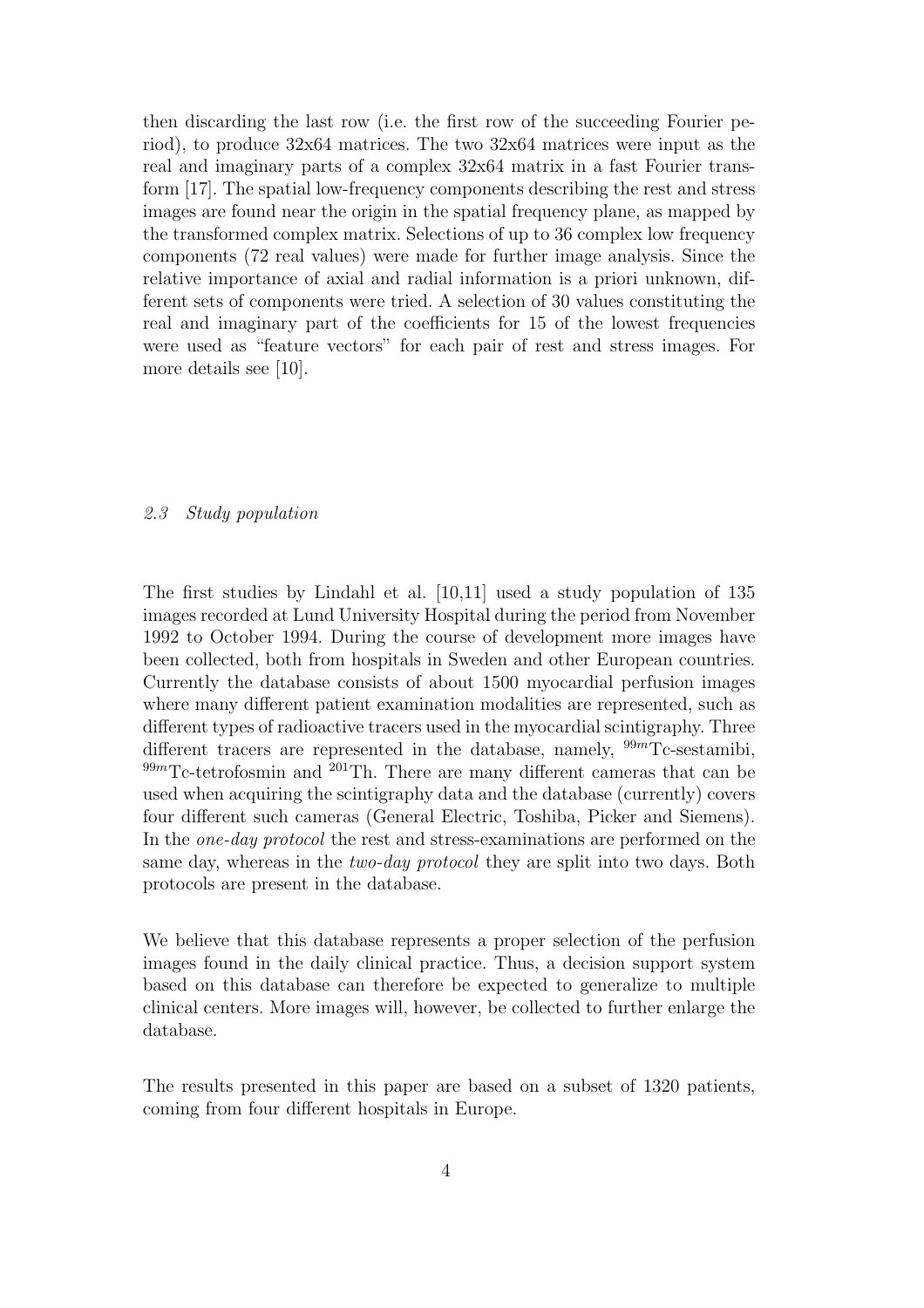#### 2.4 Gold standard

In order to train the ANN classifiers a gold standard is needed. The result presented in this paper uses a gold standard taken from the clinical routine evaluation of the patients. The physicians that performed these evaluations are very experienced and can be regarded as experts in their field.

Coronary angiography is a more objective gold standard and is commonly used in studies concerning myocardial perfusion images. One disadvantage with coronary angiography is that the angiogram shows different phenomenon compared to perfusion images. For instance, a stenosis in a coronary artery does not always correlate with a reduction in myocardial perfusion. The clinical evaluation has the advantage of being more close to the clinical reality. One disadvantage however, is the variability among different physicians and the variability for the same physician, which increases the difficulty of the classification problem.

#### 2.5 Artificial neural networks

The WeAidU decision support system currently delivers two diagnostic advice, one regarding the presence of infarction and one that concerns ischemia. Furthermore, the heart is divided into five physical territories (anterior, inferior, apical, septal and lateral) and a diagnostic advice is given for each of these territories (see fig. 2). The system uses 10 different ANN classifiers one for each of the advice given. Each classifier consists of an ensemble of single ANNs (see section 2.5.2).

The individual members of the ensemble are standard multi-layer perceptrons [19] with one hidden layer consisting of 5-15 nodes and one output node that encodes infarction/ischemia or not. The  $tanh()$  activation function is used in the hidden layer and for the output layer the logistic function is used. Each multi-layer perceptron is trained using gradient descent applied to a cross-entropy error function. The gradient descent method is augmented with a traditional momentum term and a Langevin extension [20]. The Langevin extension consists of adding a random Gaussian component to the weight updates, which has the effect of speeding up the minimization procedure.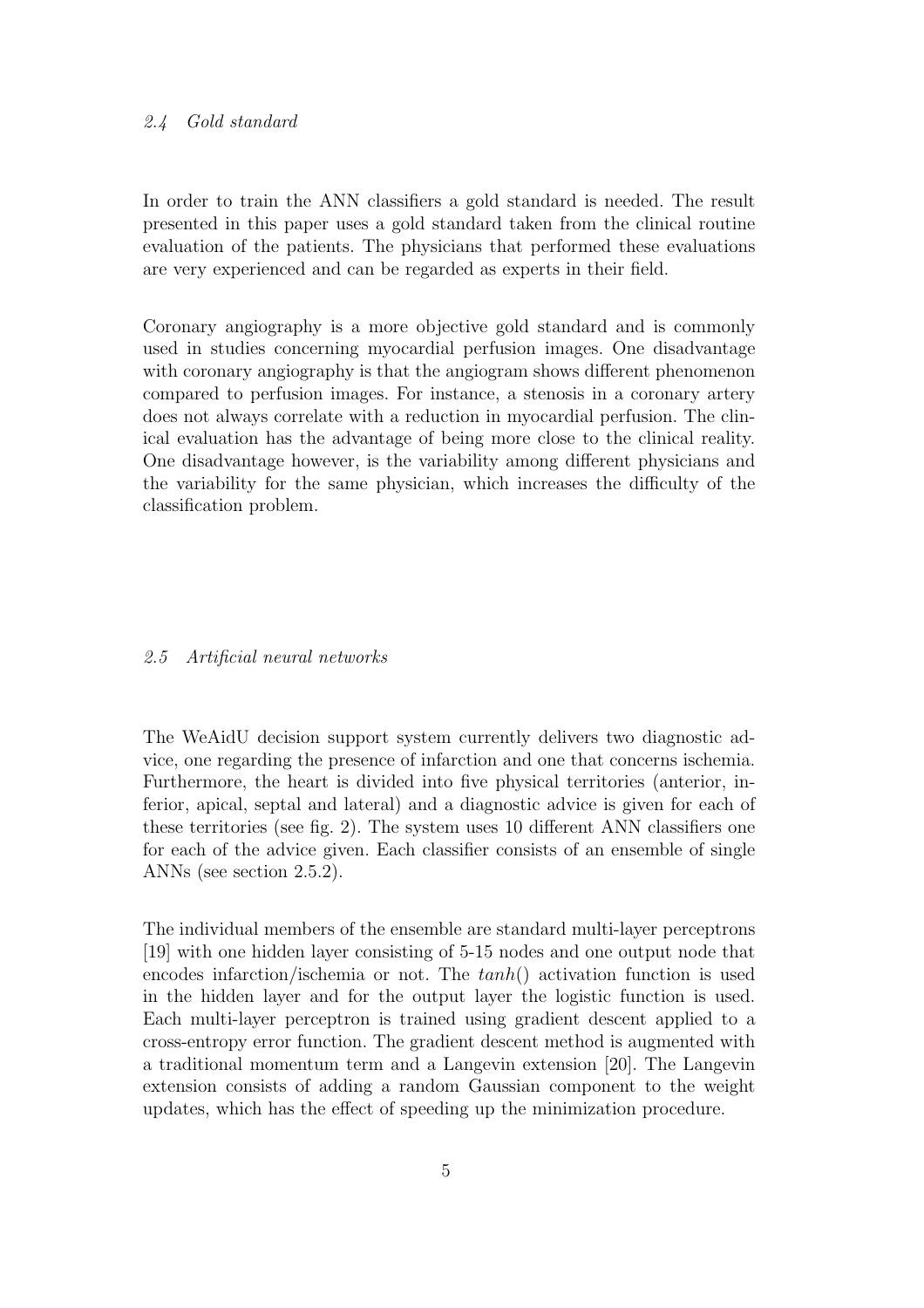#### 2.5.1 Neural network regularization

In order to avoid over-training a weight elimination [6] regularization term of the following form is used,

$$
\alpha \sum_{i} \frac{w_i^2}{1 + w_i^2} \tag{1}
$$

where the sum runs over all weights  $w_i$  in the multi-layer perceptron, excluding the threshold weights since they should not be part of the regularization. This term penalizes large weights, resulting in more "smooth" decision boundaries. The amount of regularization is controlled by the  $\alpha$ -parameter, which is set using a 8-fold cross validation procedure on the training set. Generally all model selection is performed using K-fold cross validation, regardless of the type of parameter that is to be determined (e.g. number of hidden nodes, size of the momentum term, etc).

## 2.5.2 Neural network ensembles

A very common approach to increase the performance of an ANN classifier is to group many single ANNs into an ensemble of ANNs [5,9]. In the ensemble, the predictions of the individually trained networks are combined, usually with a simple averaging, to produce the ensemble prediction. This prediction is more accurate than the predictions of the individual ensemble members alone [5,9,14]. Combining the outputs of the ensemble members is only relevant when they disagree on some or several of the inputs. Techniques that have been used to create networks that disagree includes different initial weight setting, different network architectures or different subsets of the training set [14].

Currently, each ANN classifier in the WeAidU system consists of an ensemble of single multi-layer perceptrons. The necessary diversity of the individual members are created using different subsets of the training data. Typically the training set is randomly divided into K equally sized subsets that are used to train K different multi-layer perceptrons by excluding one subset each time. This procedure is repeated N times, which results in  $KxN$  ensemble members. The ensemble output is then simply the mean of the  $KxN$  ensemble members. For the experimental results presented in this paper  $K = 3$  and  $N = 6$  was used.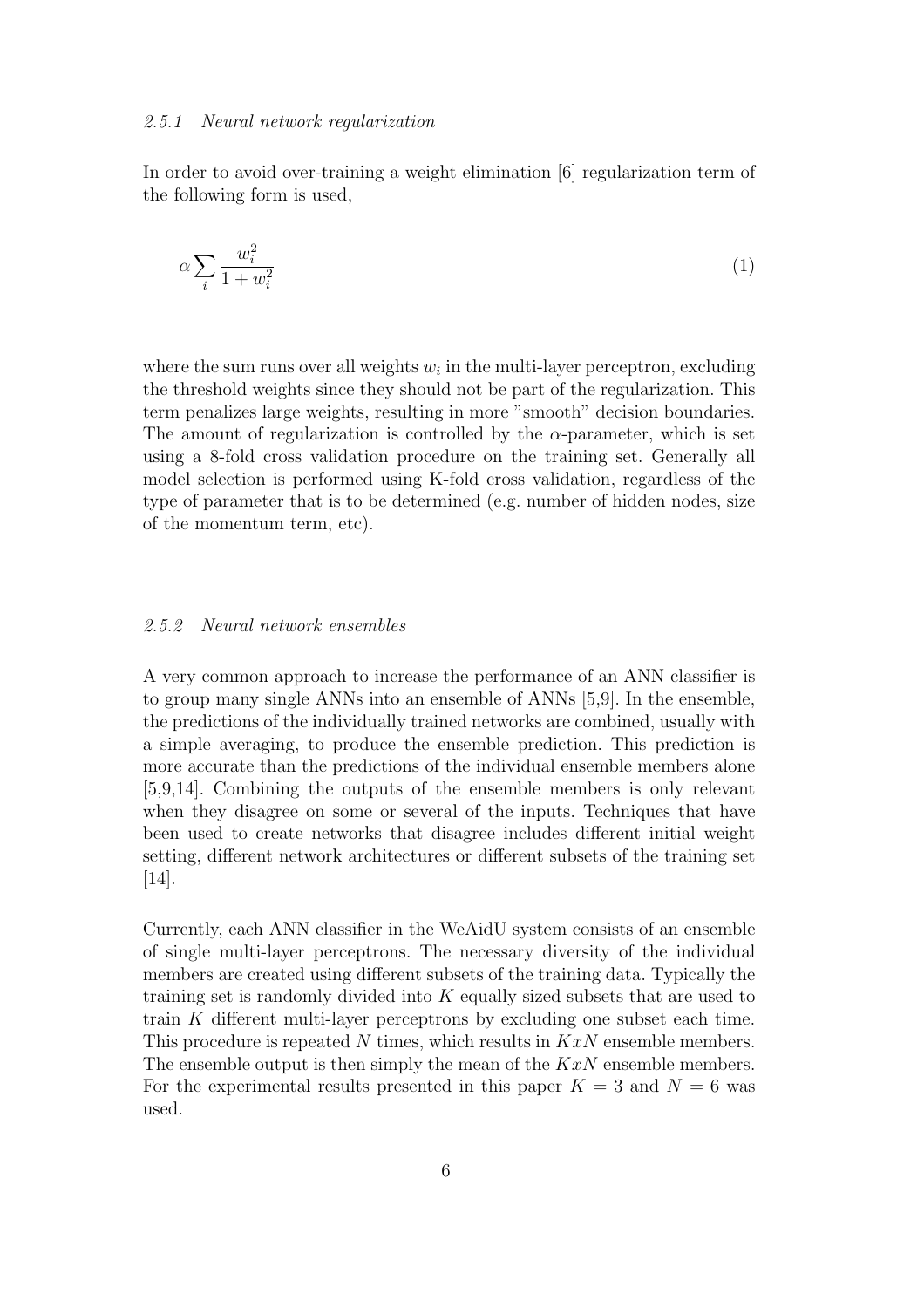# 2.5.3 Diagnostic statements

One attractive quality of ANNs is that the predictions can be interpreted as Bayesian a posteriori probabilities [18]. This fact is used in the WeAidU system when post-processing the predictions of the classifiers to produce diagnostic statements that the physicians are familiar with. With four thresholds the output of the ANN classifier can be divided into five regions, corresponding to five different statements. For presence of infarction/ischemia, the following diagnostic statements are used:

- absent
- probably absent
- equivocal
- probably present
- present

Each threshold gives rise to a specific sensitivity and specificity (that can be estimated from the test set), which in turn corresponds to a transition between two statements. The thresholds should be selected such that clinically acceptable values for the corresponding sensitivity and specificity pairs are obtained.

#### 2.6 Other statistical models

The performance of the ANN classifiers is compared with two other classification techniques, namely the k-nearest-neighbour (KNN) classification rule [2] and a method using logistic discrimination [1]. Both these methods provides Bayesian a posteriori probabilities. For the KNN method this is estimated using,

$$
P(\mathcal{C}_k|\mathbf{x}) = \frac{N_k}{K} \tag{2}
$$

where  $N_k$  is the number of data points that belongs to class  $\mathcal{C}_k$  out of the possible K nearest neighbours of data point  $x$ . The value of K was determined using cross-validation, similar to way parameters were set for the multi-layer perceptrons.

Logistic discrimination is implemented as simple perceptron with a logistic output activation function. The output  $y(x)$ , given the input x, is computed as,

$$
y(\mathbf{x}) = \frac{1}{1 + \exp(-\mathbf{w}^T \mathbf{x} - w_0)}
$$
(3)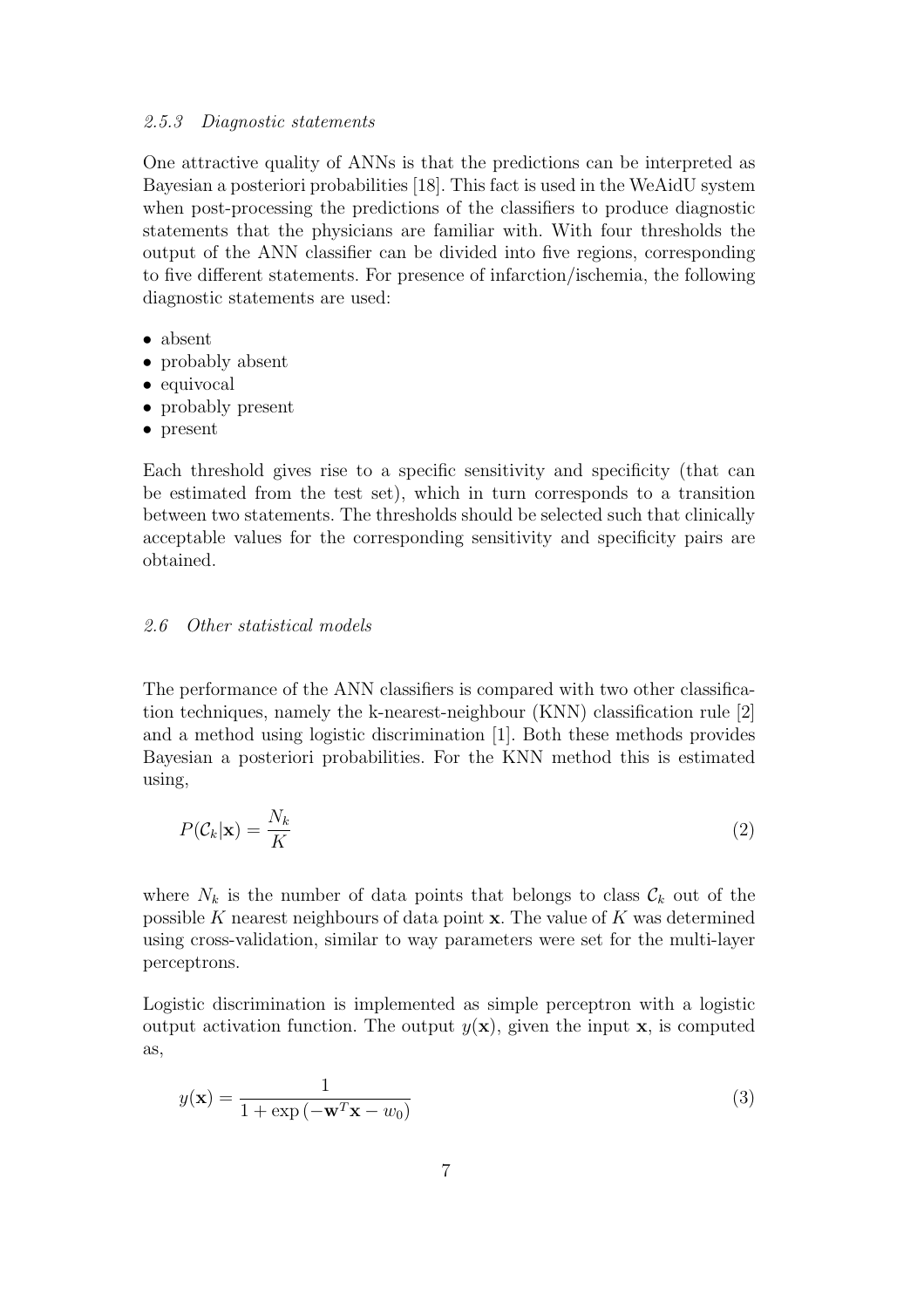The weight vector **w** and the threshold  $w_0$  are determined by minimizing the same cross-entropy error function as for the multi-layer perceptron.

#### 2.7 Confidence levels and p-values

The area under the receiver operating characteristics (ROC) curve is used in this paper as a measure of performance. The 95% confidence levels can be estimated using a bootstrap method [22]. In short, re-sampling (with replacement) of the test set is used to construct  $N$  new ROC curves and their corresponding areas. The obtained distribution of ROC areas is used to calculate the 95% confidence levels. For more details see [22]. A value of  $N = 50000$  was used in this paper for the confidence levels presented in the result section. In principle the performance, and the accompanying confidence levels, are biased on our choice of training/test set split. However, the relatively large data set used will make this bias small.

The significance of the difference between two obtained ROC areas, for the same classification problem, was calculated using a permutation test (see e.g. [22]). The test is performed by repeatedly and randomly permuting the cases in the two lists. For each permutation the difference of the two resulting areas were calculated (test statistic). The evidence against the null hypothesis, of no difference between the two original ROC areas, was given by the fraction of area differences of the test statistic larger than the actual difference. The obtained p-values are used to find statistical significant differences between the performance of the three classification methods used in this paper.

#### 3 Results

In this section we show the performance of the ANN classifiers in the WeAidU system in terms of areas under the ROC curve. These results are also compared to the ones obtained by logistic discrimination and the k-nearest-neighbour method.

A visual presentation of some of the functionality of the WeAidU system is given at the end of this section.

## 3.1 Test set performance

The total study population of 1320 patients was randomly divided into one test set of 400 patients and one training set with the remaining 920 patients. For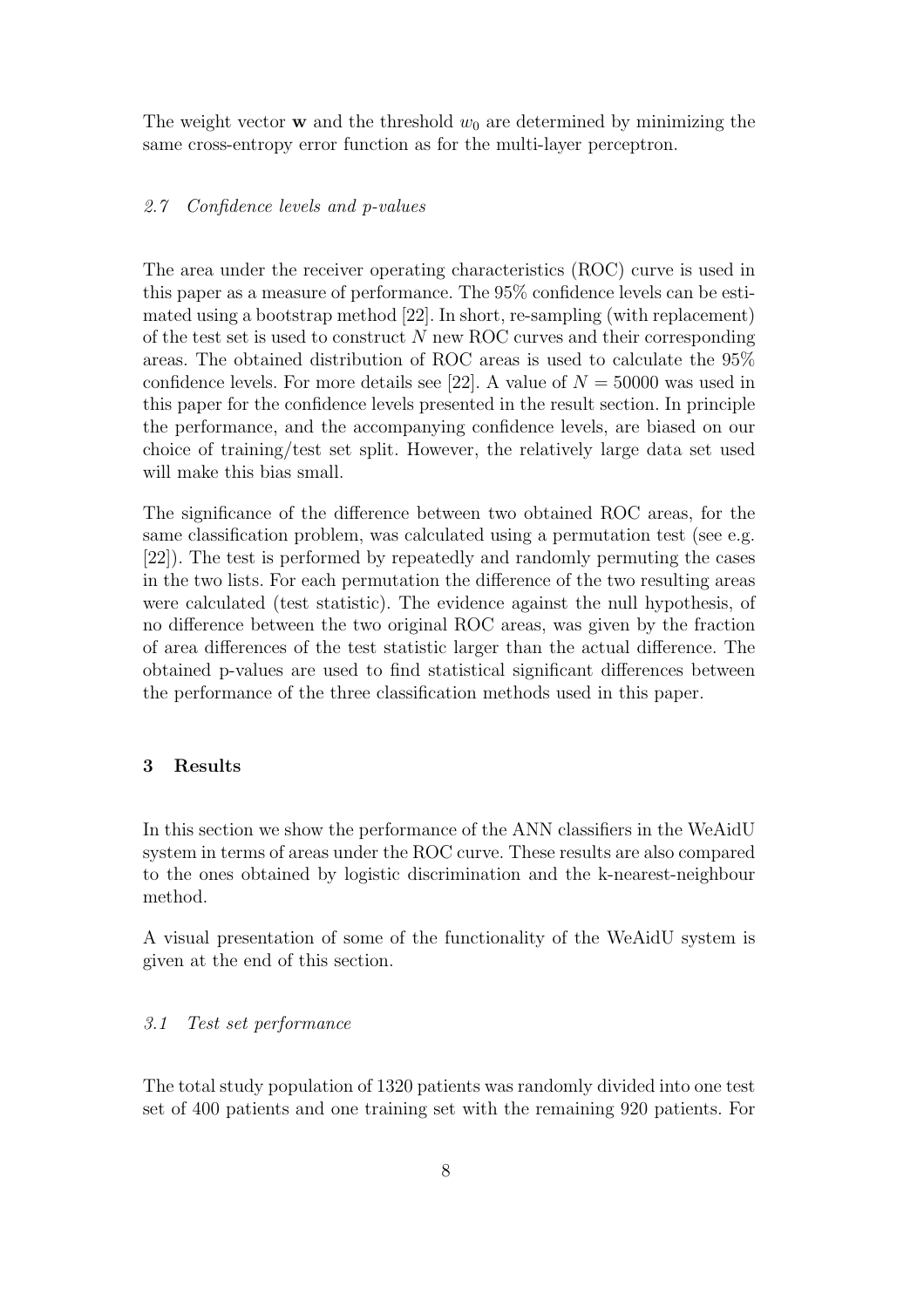#### Table 1

| Territory               | ANN                  | Logistic               | K-nearest              |
|-------------------------|----------------------|------------------------|------------------------|
|                         | ensemble             | discrimination         | neighbour              |
| Detection of infarction |                      |                        |                        |
| Anterior                | $0.92$ $(0.88 0.96)$ | $0.89$ $(0.85 0.94)$   | $0.88$ $(0.83 0.93)$   |
| Inferior                | $0.94$ $(0.92 0.97)$ | $0.94$ $(0.92 0.97)$   | 0.93(0.900.95)         |
| Apical                  | 0.93(0.890.97)       | 0.94(0.910.98)         | 0.93(0.890.97)         |
| Septal                  | $0.91$ $(0.87 0.95)$ | $0.88$ $(0.84 0.93)$   | $0.90$ $(0.87 0.95)$   |
| Lateral                 | 0.96(0.940.99)       | 0.96(0.940.99)         | 0.93(0.890.98)         |
|                         |                      |                        |                        |
| Mean values             | 0.93                 | 0.92                   | 0.91                   |
|                         |                      | Detection of ischemia  |                        |
| Anterior                | $0.87$ $(0.82 0.92)$ | $0.86$ $(0.81 0.92)$   | $0.77$ $(0.71$ $0.83)$ |
| Inferior                | $0.83$ $(0.79 0.88)$ | $0.80$ $(0.75$ $0.85)$ | $0.76$ $(0.72$ $0.81)$ |
| Apical                  | 0.85(0.790.91)       | $0.83$ $(0.76 0.90)$   | $0.75$ $(0.67 0.83)$   |
| Septal                  | 0.85(0.790.90)       | $0.84$ $(0.78 0.90)$   | $0.78$ $(0.71$ $0.84)$ |
| Lateral                 | $0.87$ $(0.83 0.93)$ | $0.84$ $(0.78$ $0.91)$ | $0.86$ $(0.81 0.92)$   |

The result of the ANN ensemble, logistic discrimination and the k-nearest neighbour method, in terms of areas under the ROC curve. The values in the parenthesis are 95% confidence levels estimated by a bootstrap method.

each classification task three models (ANN ensemble, logistic discrimination and k-nearest-neighbour) were constructed using the training set. All model selection were performed using this training set. The performance presented below was measured on the test set.

Table 1 lists the areas under the ROC curves for the 10 different classification tasks, namely detection of infarction and ischemia in five territories (anterior, inferior, apical, septal and lateral) of the heart. Generally the detection of infarction is easier than the ischemia detection as can be seen in Table 1.

Comparing the different classification methods we see a slight advantage of using the ANN ensemble. The difference is larger for the detection of ischemia than it is for the infarction detection (comparing mean values). A deeper statistical comparison shows that there are statistical significant differences between the ANN ensemble and linear discrimination, for the infarction detection, in the following regions: anterior  $(p = 0.014)$  and septal  $(p < 0.001)$ . The corresponding significant differences for the ischemia detection are: infe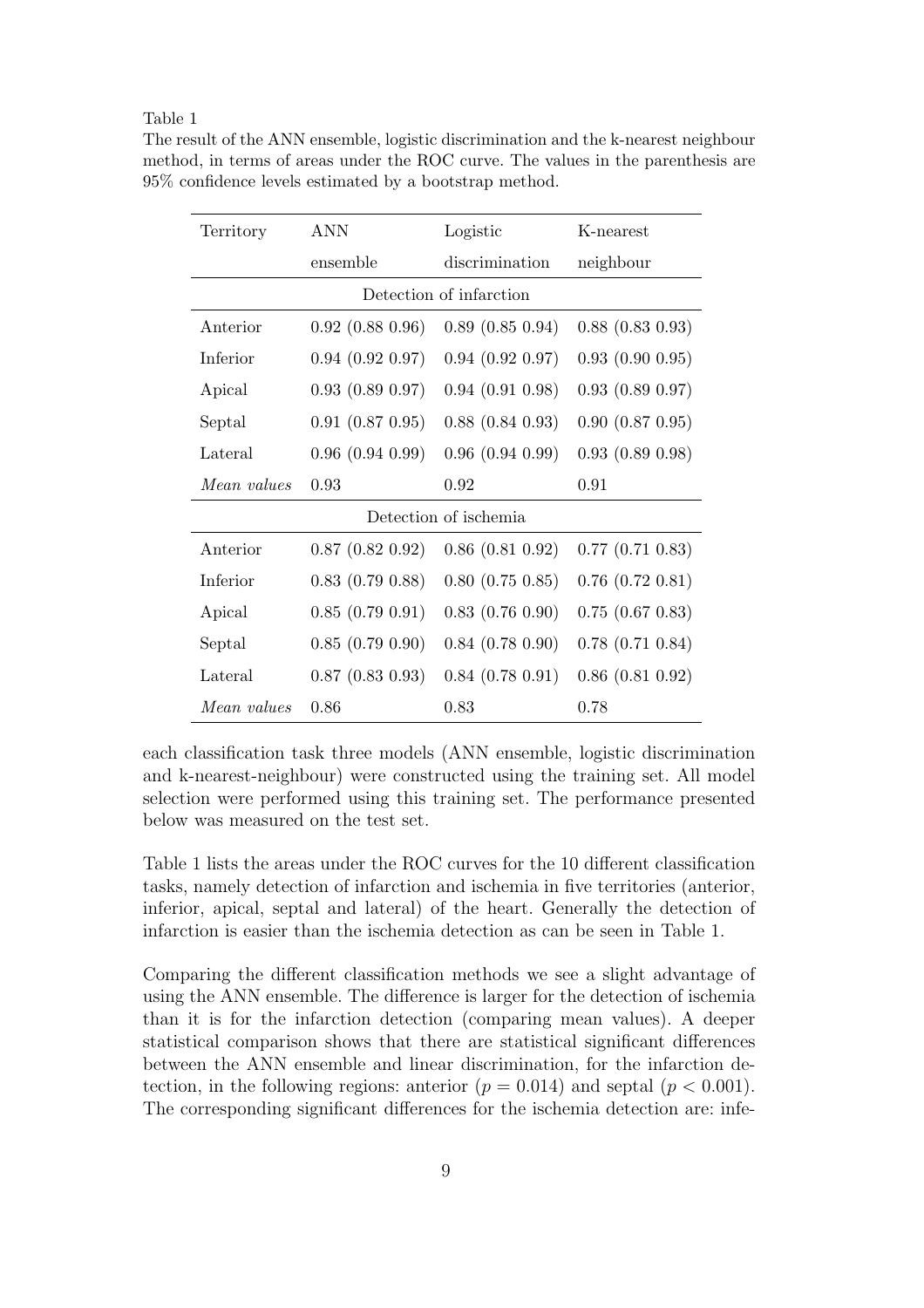rior ( $p = 0.018$ ) and lateral ( $p = 0.015$ ).

These results indicate, at least for the study population used in this paper, a small increase of the performance using ANN ensembles compared to linear discrimination (as implemented in this study).

## 3.2 Presentation of the WeAidU system

#### 3.2.1 The client-server setup

The functionality of the WeAidU system is based on the client-server paradigm. The client consists of a program running on the physicians workstation, presenting the interface of the decision support. The server is a dedicated computer currently located at Lund University, Sweden.

The client and server programs are written in Java and the communication between them is handled by remote method invocation (RMI). RMI is developed by SUN and is the glue in a distributed object system such as a client-server application running on two different Virtual Machines. The choice of using Java as the implementation language enables multi-platform independence.

The user operating the WeAidU client program can send image data stored as files on the local hard disk or importing images directly into the client using the DICOM network protocol. Supported image file formates are: Interfile (version 3.3) and DICOM files (Spec 3.10.7), two of the most commonly used image formats for nuclear medicine images. The image data is sent to the server for analysis and other patient specific information is used for client display. The server stores information about the particular client request for feedback and usage statistics.

The response time depends to a great extent on the Internet-connection used by the client. Typical values lies within 1-20 seconds, after which an answer displaying the diagnostic advice will appear on the client screen (Fig. 2). The answer is combined with an appropriate feedback form. This user feedback is of vital importance for the future enhancement of the decision support system involved.

# 3.2.2 The WeAidU interface

The WeAidU system allows for the user to send image files stored on the local computer or to import images directly into the client using the DICOM network protocol. Each patient is identified by means of the ID, name and study data. A highlighted patient (study) can be send to the server for evaluation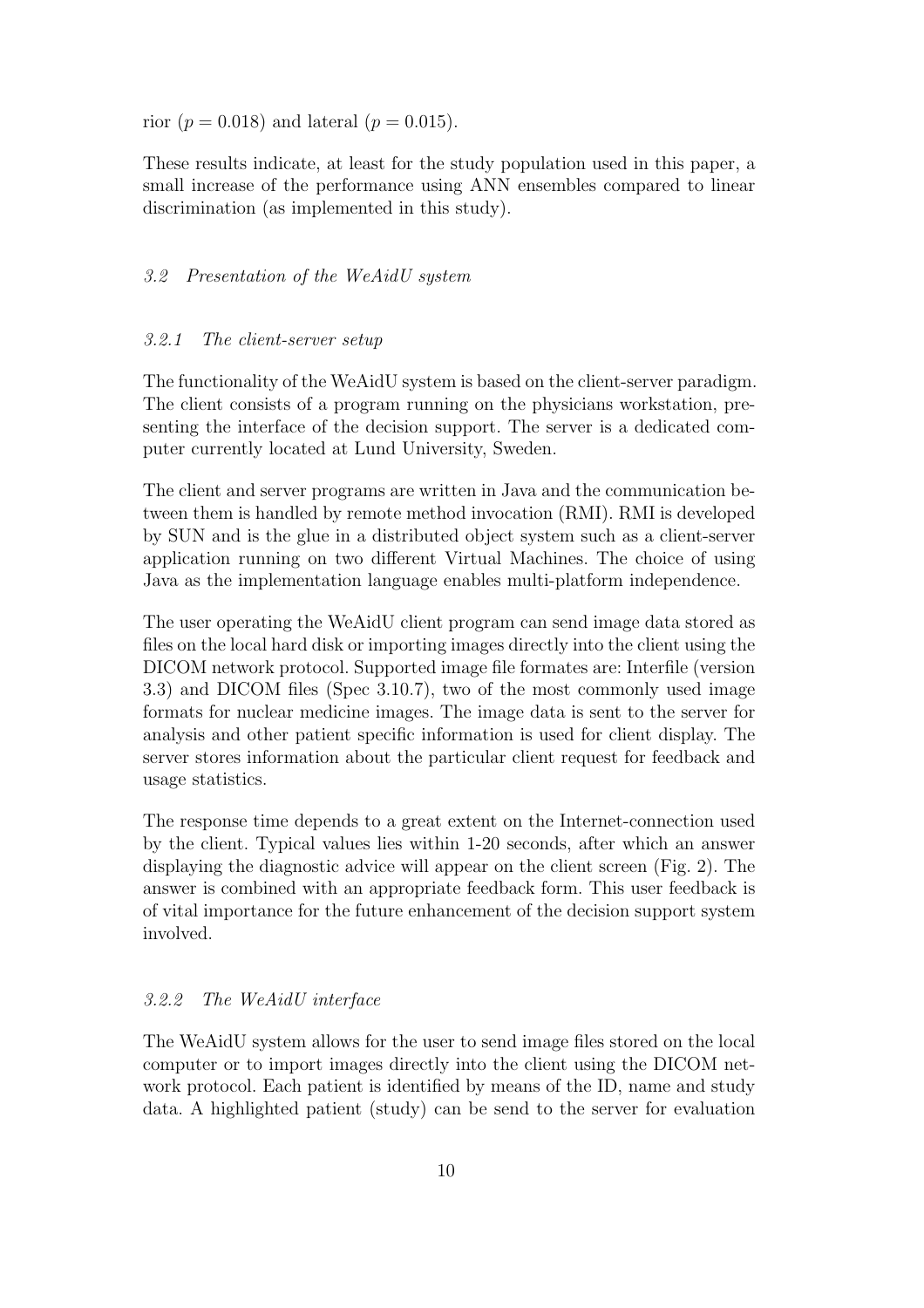by pressing the Evaluate button (Fig. 2). It is important to note that only the image data is sent to the server for evaluation, since the WeAidU system (currently) only requires images data to make a diagnosis.

After having sent the image to the server the result will show up at the lower part of the interface (Fig. 2). There are two columns, one for the physician and one for the WeAidU interpretation. At present the system requires the physician to actively make his/her choice of interpretation before the WeAidU system shows its suggestion. This is an important detail since the system was developed as a decision **support** system where the physician still is the responsible person for the final diagnose. There is also a possibility to look at



Fig. 2. The WeAidU interface. The upper part shows the selection of different studies, either using files stored on the local hard disk or using the DICOM network protocol. The lower part shows the interpretation of the WeAidU system (WeAidU column) and the mandatory interpretation suggested by the physician (Physician column), for each of the five territories of the heart, concerning infarction and ischemia.

the bulls-eye images that where analyzed. This may serve as a check for the physician that the images sent are the same as the ones displayed on the local system.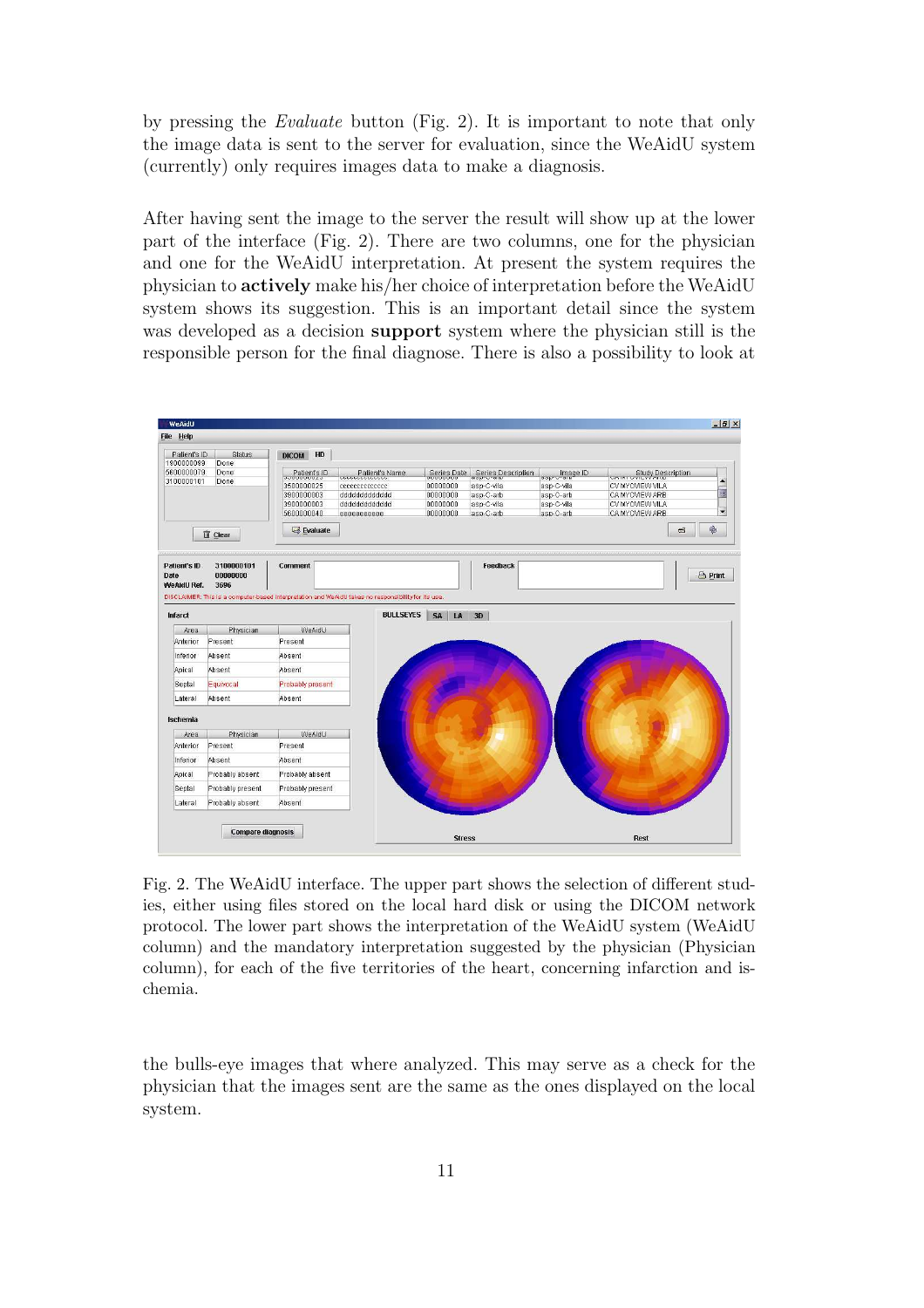## 4 Discussion

The are four main reasons to believe that the use of computer-based decision support systems in the medical field have the potential for rapid expansion within the immediate future.

- 1. The development of interfaces can make computer-based decision support systems easily available to non-IT specialists such as the physicians, by employing state of the art information transfer and assimilation techniques via web-browsers and java-scripts. These techniques make it possible to reach many physicians world-wide, as well as facilitating distribution of the latest version of the software.
- 2. Emerging techniques such as artificial neural networks makes it possible to develop more accurate decision support systems than would have been possible some years ago.
- 3. Vast medical databases in digital form can now be developed. These large information resources are important in order to create and control high quality decision support systems.
- 4. The infrastructure required for a widespread introduction of intelligent information systems, i.e. physicians workstations, networking, common standards for data-exchange, data storage, has been put in place in many hospitals, clinics, and surgeries, even in remote areas. Thereby, patient data, history, findings from physical examination as well as data from laboratory tests and diagnostic imaging can easily by used as input to an intelligent system.

The first item is very important, because the decision support system will not be accepted in the daily clinical practice if it requires many manual steps to operate or is too time-consuming. The accuracy is also an important ingredient for a working decision support system. Artificial neural networks is a very promising new technology for healthcare in general [13]. The use of this technique in the WeAidU system is motivated by several studies [3,4,10,16] showing the potential use of ANNs in connection with myocardial scintigraphy.

We believe the WeAidU system has potential for a successful decision support system that can operate in the daily clinical practice [15].

# 4.1 Clinical evaluation

How acceptable is the system to clinicians and how much do they trust the results? To answer these questions we invited 31 hospitals in Sweden to test the WeAidU system. We wanted to include different types of users, for example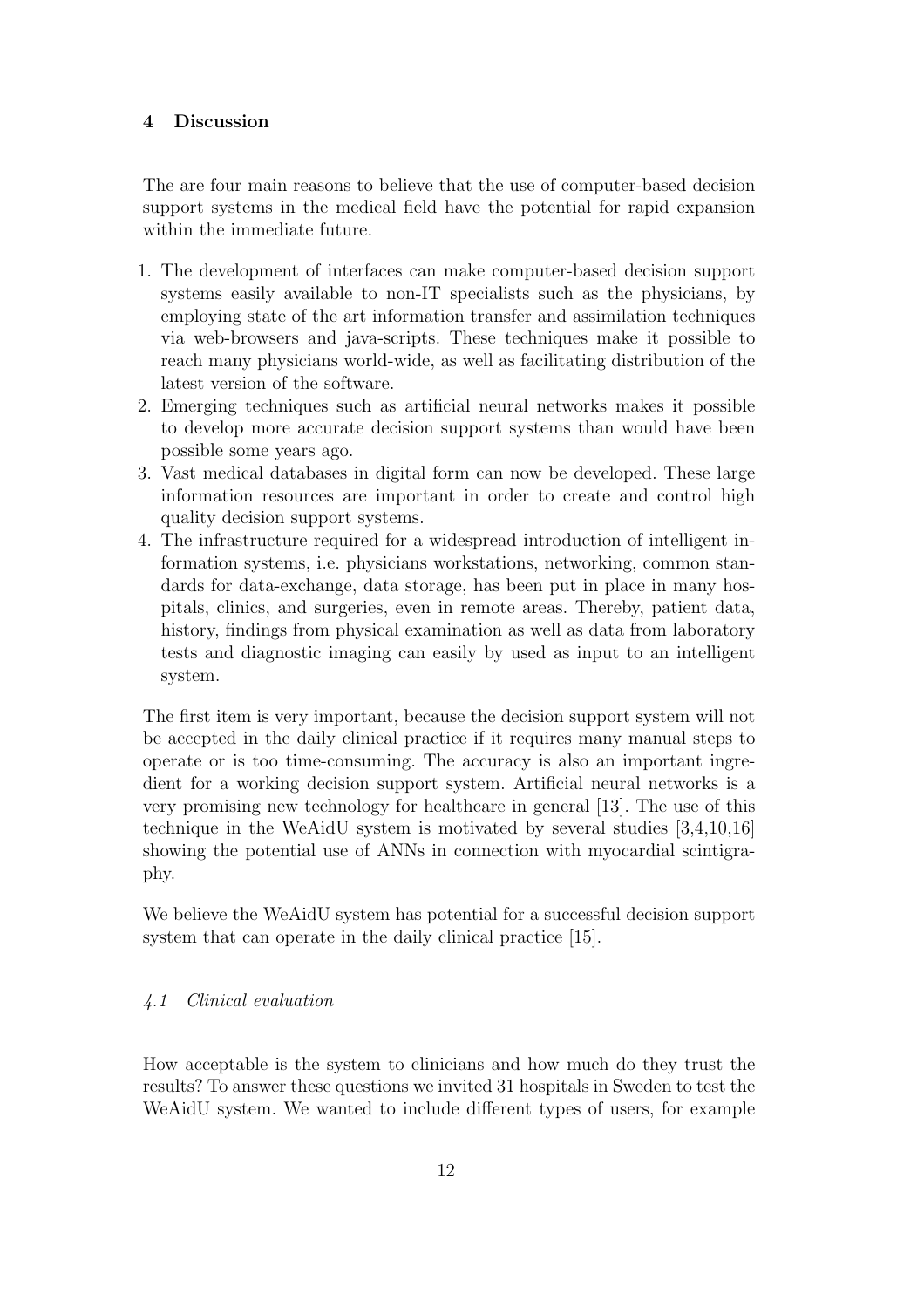hospitals with  $> 500$  heart scintigrams per year, acquired by experienced personnel as well as small clinics performing heart scans only one day a week (< 200 images per year). Seventeen of the 31 hospitals invited took part in the test of WeAidU. The remaining 14 hospitals did not participate for one of following three reasons: Their gamma camera workstation was not connected to the Internet; the workstation software could not export images in standard formats; or due to the workload they did not have time to be involved in the test.

The participating hospitals used different gamma cameras, workstations and software. Some users installed the WeAidU system on a dedicated PC while others used their general gamma camera workstation. The fact that they used different hardware and software made it possible for us to test the generic nature of the system. The person technically responsible at each nuclear medicine department generally did the installation. Their impression was that it was easy to download the WeAidU client software and to install it on their PC or workstation. The physicians who used the WeAidU system found it easy to use and of value in their clinical practice.

# 4.2 Future development

To fully assess the clinical importance of the WeAidU system proper clinical trials are needed that compare the clinical outcome for the patient with or without decision support.

Another issue is the safety and robustness of the ANNs involved in the interpretations of the myocardial perfusion images. Further development is needed to fully handle detection of outliers (e.g. bad quality images) and to assess measures of confidence for each classification performed. Similar methods have previously been developed by Holst et al. [8,7] for the classification of electrocardiograms.

Furthermore, the WeAidU system is constructed to handle different types of decision support, not only the interpretation of heart images. A similar system for the interpretation of lung images is currently being developed.

## 5 Acknowledgements

This study was supported by grants from the Swedish Foundation for Strategic Research, the Swedish Medical Research Council (K2001-27X-09893-10B) and the Medical faculty at Lund University.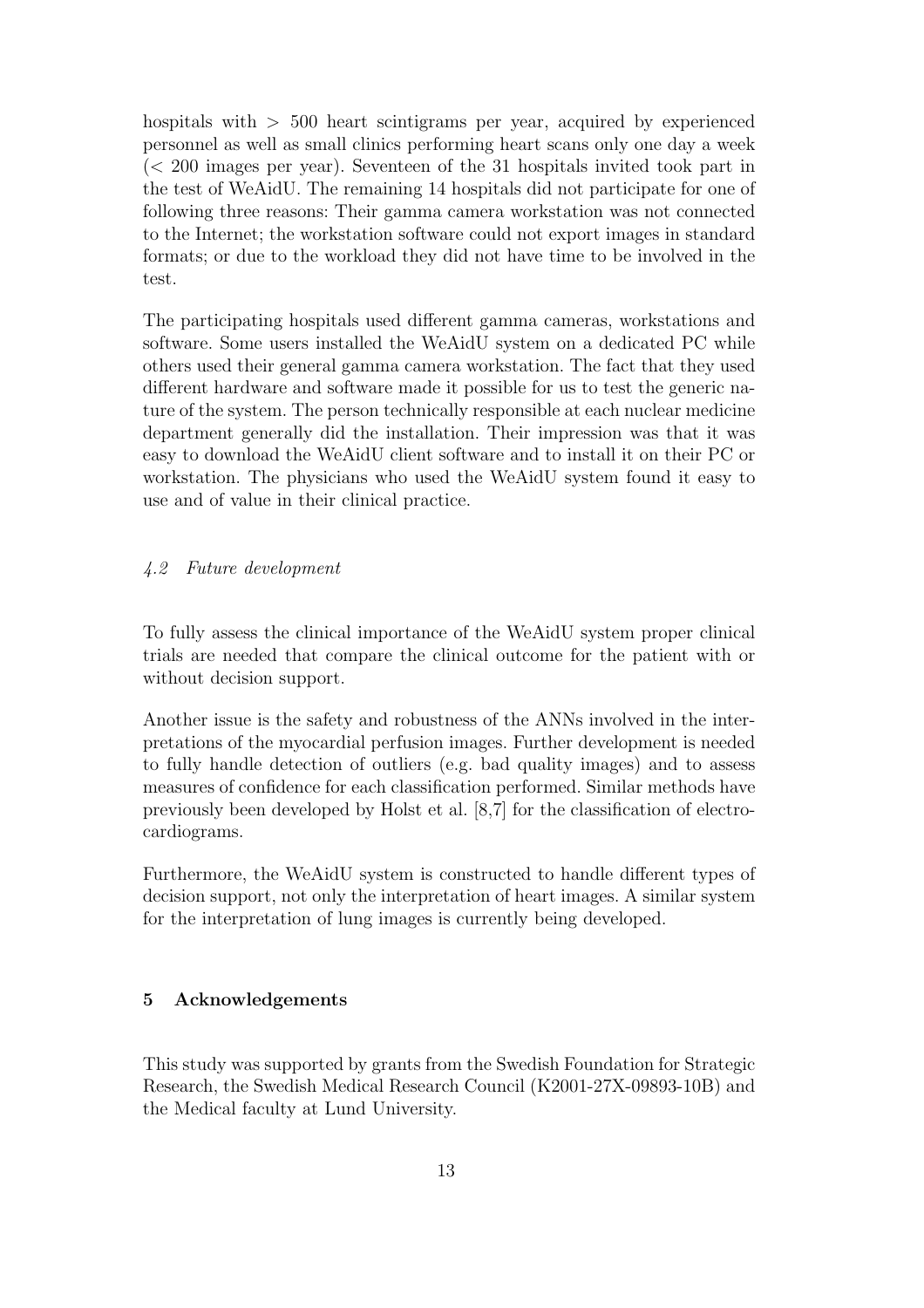#### References

- [1] Anderson JA. Logistic discrimination. In: Krishnaiah PR, Kanal LN, eds., Classification, Pattern Recognition and Reduction of Dimensionality, Handbook of Statistics, Vol. 2. North-Holland, Amsterdam. 1982:169–191.
- [2] Bishop CM. Neural Networks for Pattern Recognition. Oxford University Press, Oxford, England. 1995:187–189.
- [3] Fujita H, Katafuchi T, Uehara T, Nishimura T. Application of artificial neural network to computer-aided diagnosis of coronary artery disease in myocardial SPECT bull's-eye images, J Nucl Med 1992;33:272–276.
- [4] Hamilton D, Riley PJ, Miola UJ, Amro AA. A feed forward neural network for classification of bull's-eye myocardial perfusion images, Eur J Nucl Med 1995;22:108–115.
- [5] Hansen LK, Salamon P. Neural network ensembles, IEEE Trans Pattern Anal Machine Intell 1990;12:993–1001.
- [6] Hanson SJ, Pratt LY. Comparing biases for minimal network construction with back-propagation. In: Touretzky DS, ed., Advances in Neural Information Processing Systems. Morgan Kaufmann, San Meteo CA. 1989:177–185.
- [7] Holst H, Ohlsson M, Peterson C, Edenbrandt L. A confident decision support system for interpreting electrocardiograms, Clin Physiol 1999;19:410–418.
- [8] Holst H, Ohlsson M, Peterson C, Edenbrandt L. Intelligent computer reporting "lack of experience" - a confidence measure for decision support systems, Clin Physiol 1998;18:139–148.
- [9] Krogh A, Vedelsby J. Neural Network Ensembles, Cross Validation, and Active Learning. In: Tesauro G, Touretzky D, Leen T, eds., Advances in Neural Information Processing Systems 2. Morgan Kaufman, San Mateo CA. 1989:650–659.
- [10] Lindahl D, Palmer J, Ohlsson M, Peterson C, Lundin A, Edenbrandt L. Automated interpretation of myocardial SPECT perfusion images using artificial neural networks, J Nucl Med 1997;38:1870–1875.
- [11] Lindahl D, Lanke J, Lundin A, Palmer J, Edenbrandt L. Computer-based decision support system with improved classifications of myocardial bull'seye scintigrams, J Nucl Med 1999;40:1–7.
- [12] Lindahl D, Toft J, Hesse B, Palmer J, Ali S, Lundin A, Edenbrandt L. Scandinavian test of artificial neural network for classification of myocardial perfusion images, Clin Physiol 2000;20:253–261.
- [13] Lisboa PJG, Ifeachor EC, Szczepaniak PS, eds., Artificial Neural Networks in Biomedicine. Springer-Verlag, London: 2000.